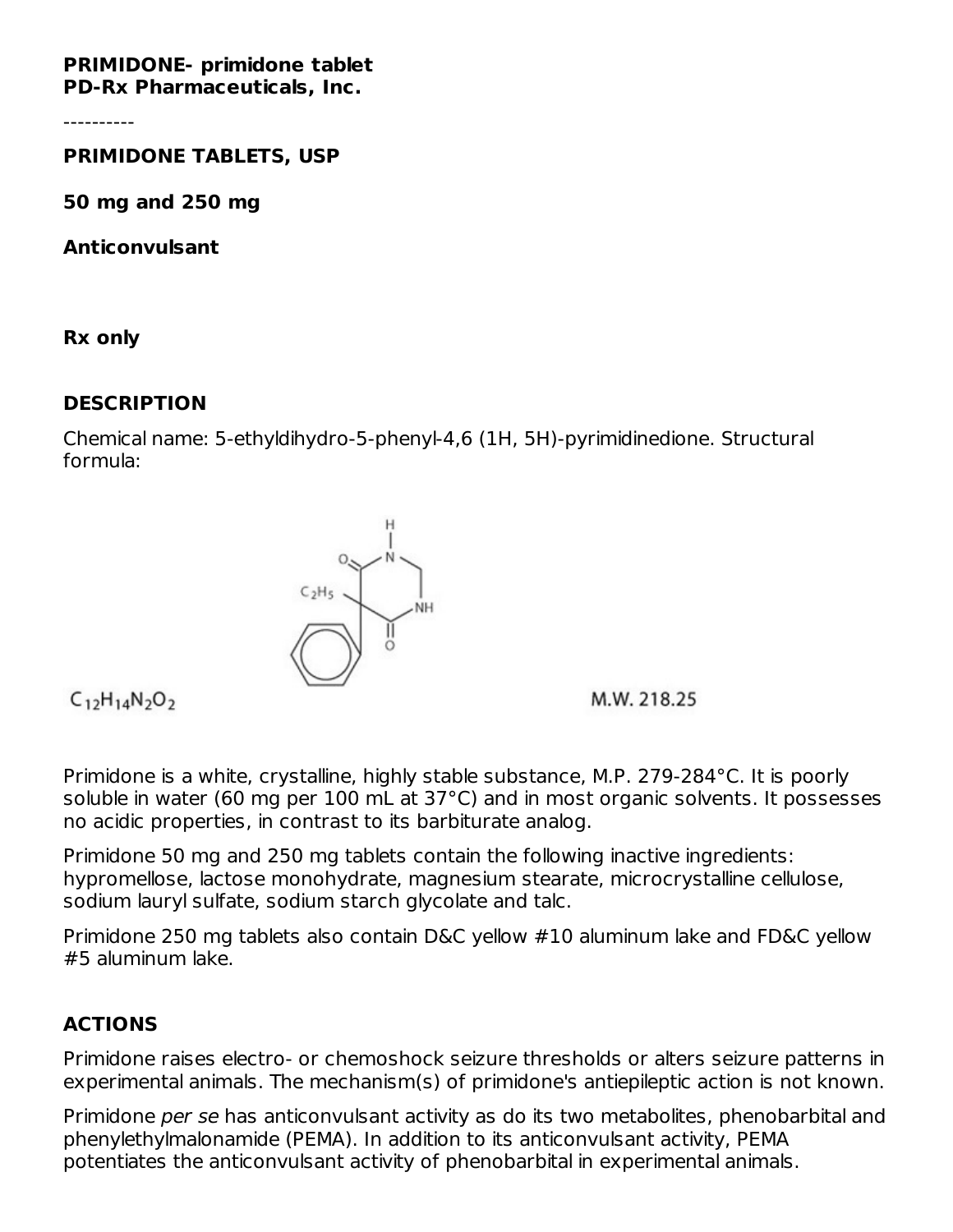## **INDICATIONS AND USAGE**

Primidone, used alone or concomitantly with other anticonvulsants, is indicated in the control of grand mal, psychomotor, and focal epileptic seizures. It may control grand mal seizures refractory to other anticonvulsant therapy.

# **CONTRAINDICATIONS**

Primidone is contraindicated in: 1) patients with porphyria and 2) patients who are hypersensitive to phenobarbital (see **ACTIONS**).

## **WARNINGS**

The abrupt withdrawal of antiepileptic medication may precipitate status epilepticus. The therapeutic efficacy of a dosage regimen takes several weeks before it can be assessed.

### **Suicidal Behavior and Ideation**

Antiepileptic drugs (AEDs), including primidone, increase the risk of suicidal thoughts or behavior in patients taking these drugs for any indication. Patients treated with any AED for any indication should be monitored for the emergence or worsening of depression, suicidal thoughts or behavior, and/or any unusual changes in mood or behavior.

Pooled analyses of 199 placebo-controlled clinical trials (mono- and adjunctive therapy) of 11 different AEDs showed that patients randomized to one of the AEDs had approximately twice the risk (adjusted Relative Risk 1.8, 95% CI:1.2, 2.7) of suicidal thinking or behavior compared to patients randomized to placebo. In these trials, which had a median treatment duration of 12 weeks, the estimated incidence rate of suicidal behavior or ideation among 27,863 AED-treated patients was 0.43%, compared to 0.24% among 16,029 placebo-treated patients, representing an increase of approximately one case of suicidal thinking or behavior for every 530 patients treated. There were four suicides in drug-treated patients in the trials and none in placebotreated patients, but the number is too small to allow any conclusion about drug effect on suicide.

The increased risk of suicidal thoughts or behavior with AEDs was observed as early as one week after starting drug treatment with AEDs and persisted for the duration of treatment assessed. Because most trials included in the analysis did not extend beyond 24 weeks, the risk of suicidal thoughts or behavior beyond 24 weeks could not be assessed.

The risk of suicidal thoughts or behavior was generally consistent among drugs in the data analyzed. The finding of increased risk with AEDs of varying mechanisms of action and across a range of indications suggests that the risk applies to all AEDs used for any indication. The risk did not vary substantially by age (5 to 100 years) in the clinical trials analyzed.

Table 1 shows absolute and relative risk by indication for all evaluated AEDs.

## **Table 1 Risk by indication for antiepileptic drugs in the**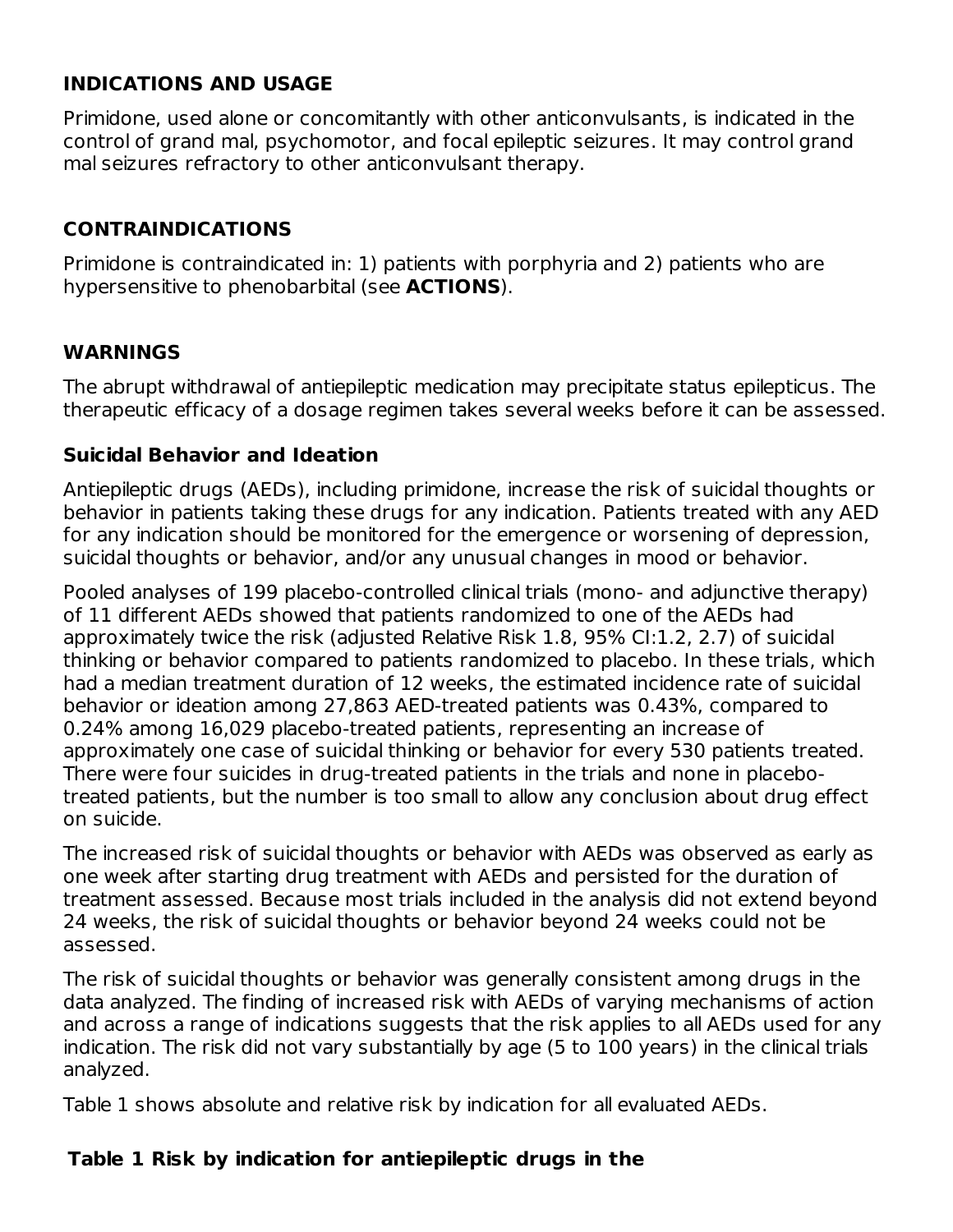| <b>Indication Patients</b> | <b>Placebo</b><br>with Events with<br>Per<br>1000<br><b>Patients</b> | <b>Drug</b><br><b>Patients Risk:</b><br>Per<br>1000 | Relative<br><b>Events</b> of Events Drug<br>in Drug<br>Patients/ with<br><u>in</u><br>Placebo<br><b>Patients</b> | <b>Risk</b><br>Difference:<br>Incidence Additional<br><b>Patients</b><br><b>Patients Incidence Events Per</b><br>1000<br><b>Patients</b> |
|----------------------------|----------------------------------------------------------------------|-----------------------------------------------------|------------------------------------------------------------------------------------------------------------------|------------------------------------------------------------------------------------------------------------------------------------------|
| Epilepsy                   | 1.0                                                                  | 3.4                                                 | 3.5                                                                                                              | 2.4                                                                                                                                      |
| Psychiatric 5.7            |                                                                      | 8.5                                                 | 1.5                                                                                                              | 2.9                                                                                                                                      |
| Other                      | 1.0                                                                  | 1.8                                                 | 1.9                                                                                                              | 0.9                                                                                                                                      |
| Total                      | 2.4                                                                  | 4.3                                                 | 1.8                                                                                                              | 1.9                                                                                                                                      |

**pooled analysis**

The relative risk for suicidal thoughts or behavior was higher in clinical trials for epilepsy than in clinical trials for psychiatric or other conditions, but the absolute risk differences were similar for the epilepsy and psychiatric indications.

Anyone considering prescribing primidone or any other AED must balance the risk of suicidal thoughts or behavior with the risk of untreated illness. Epilepsy and many other illnesses for which AEDs are prescribed are themselves associated with morbidity and mortality and an increased risk of suicidal thoughts and behavior. Should suicidal thoughts and behavior emerge during treatment, the prescriber needs to consider whether the emergence of these symptoms in any given patient may be related to the illness being treated.

Patients, their caregivers, and families should be informed that AEDs increase the risk of suicidal thoughts and behavior and should be advised of the need to be alert for the emergence or worsening of the signs and symptoms of depression, any unusual changes in mood or behavior, or the emergence of suicidal thoughts, behavior, or thoughts about self-harm. Behaviors of concern should be reported immediately to healthcare providers.

## **Pregnancy**

To provide information regarding the effects of in utero exposure to primidone, physicians are advised to recommend that pregnant patients taking primidone enroll in the North American Antiepileptic Drug (NAAED) Pregnancy Registry. This can be done by calling the toll-free number 1-888-233-2334, and must be done by patients themselves. Information on the registry can also be found at the website http://www.aedpregnancyregistry.org/.

The effects of primidone in human pregnancy and nursing infants are unknown.

Recent reports suggest an association between the use of anticonvulsant drugs by women with epilepsy and an elevated incidence of birth defects in children born to these women. Data are more extensive with respect to diphenylhydantoin and phenobarbital,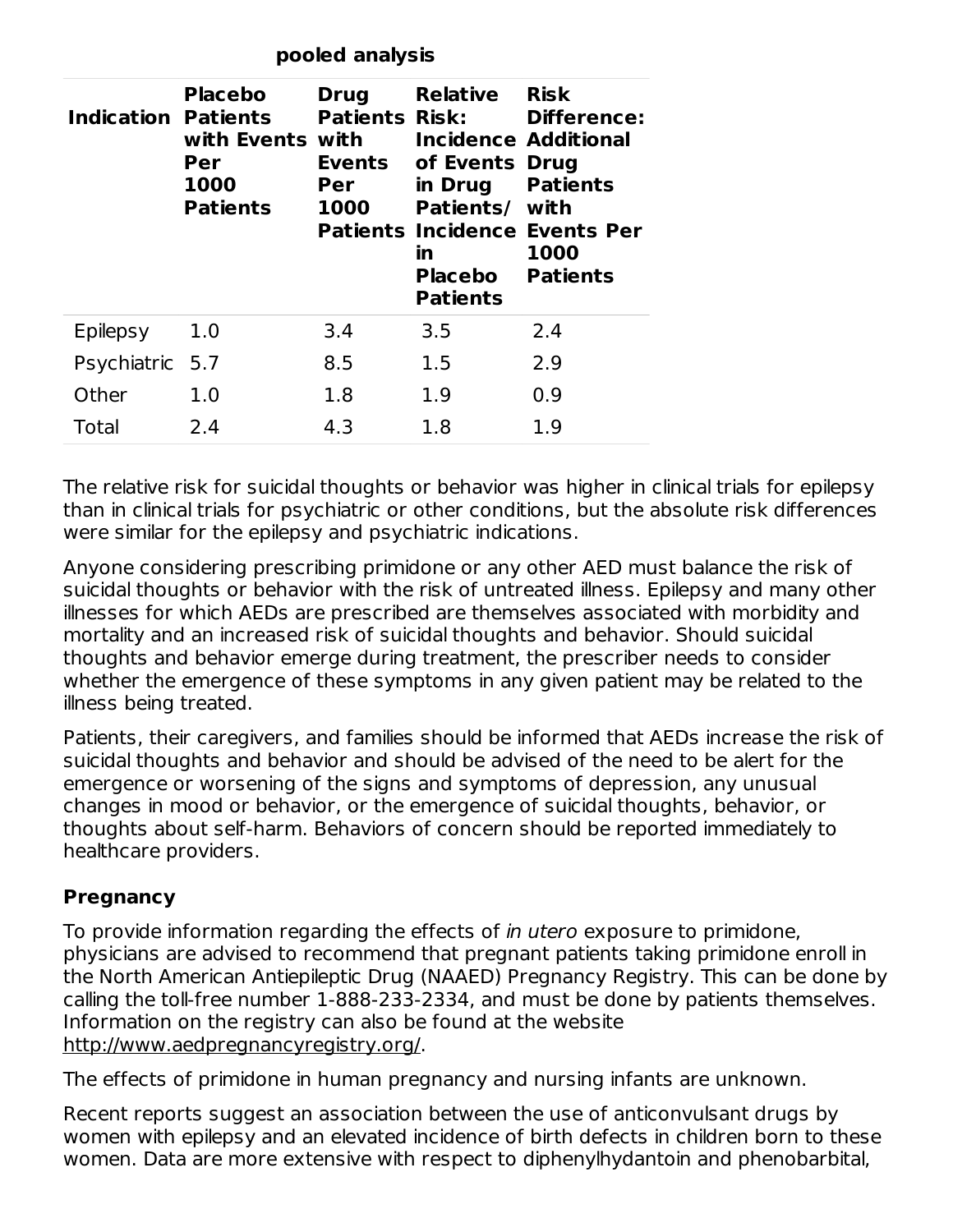but these are also the most commonly prescribed anticonvulsants; less systematic or anecdotal reports suggest a possible similar association with the use of all known anticonvulsant drugs.

The reports suggesting an elevated incidence of birth defects in children of drug-treated epileptic women cannot be regarded as adequate to prove a definite cause and effect relationship.

There are intrinsic methodologic problems in obtaining adequate data on drug teratogenicity in humans; the possibility also exists that other factors leading to birth defects, e.g., genetic factors or the epileptic condition itself, may be more important than drug therapy. The great majority of mothers on anticonvulsant medication deliver normal infants. It is important to note that anticonvulsant drugs should not be discontinued in patients in whom the drug is administered to prevent major seizures because of the strong possibility of precipitating status epilepticus with attendant hypoxia and threat to life. In individual cases where the severity and frequency of the seizure disorders are such that the removal of medication does not pose a serious threat to the patient, discontinuation of the drug may be considered prior to and during pregnancy, although it cannot be said with any confidence that even minor seizures do not pose some hazard to the developing embryo or fetus.

The prescribing physician will wish to weigh these considerations in treating or counseling epileptic women of childbearing potential. Neonatal hemorrhage, with a coagulation defect resembling vitamin K deficiency, has been described in newborns whose mothers were taking primidone and other anticonvulsants. Pregnant women under anticonvulsant therapy should receive prophylactic vitamin K1 therapy for one month prior to, and during, delivery.

## **PRECAUTIONS**

The total daily dosage should not exceed 2 g. Since primidone therapy generally extends over prolonged periods, a complete blood count and a sequential multiple analysis-12 (SMA-12) test should be made every six months.

Primidone Tablets 250 mg contain FD&C Yellow No. 5 (tartrazine) which may cause allergic-type reactions (including bronchial asthma) in certain susceptible persons. Although the overall incidence of FD&C Yellow No. 5 (tartrazine) sensitivity in the general population is low, it is frequently seen in patients who also have aspirin hypersensitivity.

### **Nursing Mothers**

There is evidence in mothers treated with primidone, the drug appears in the milk in substantial quantities. Since tests for the presence of primidone in biological fluids are too complex to be carried out in the average clinical laboratory, it is suggested that the presence of undue somnolence and drowsiness in nursing newborns of primidonetreated mothers be taken as an indication that nursing should be discontinued.

### **Information for Patients**

**Suicidal Thinking and Behavior** - Patients, their caregivers, and families should be counseled that AEDs, including primidone, may increase the risk of suicidal thoughts and behavior and should be advised of the need to be alert for the emergence or worsening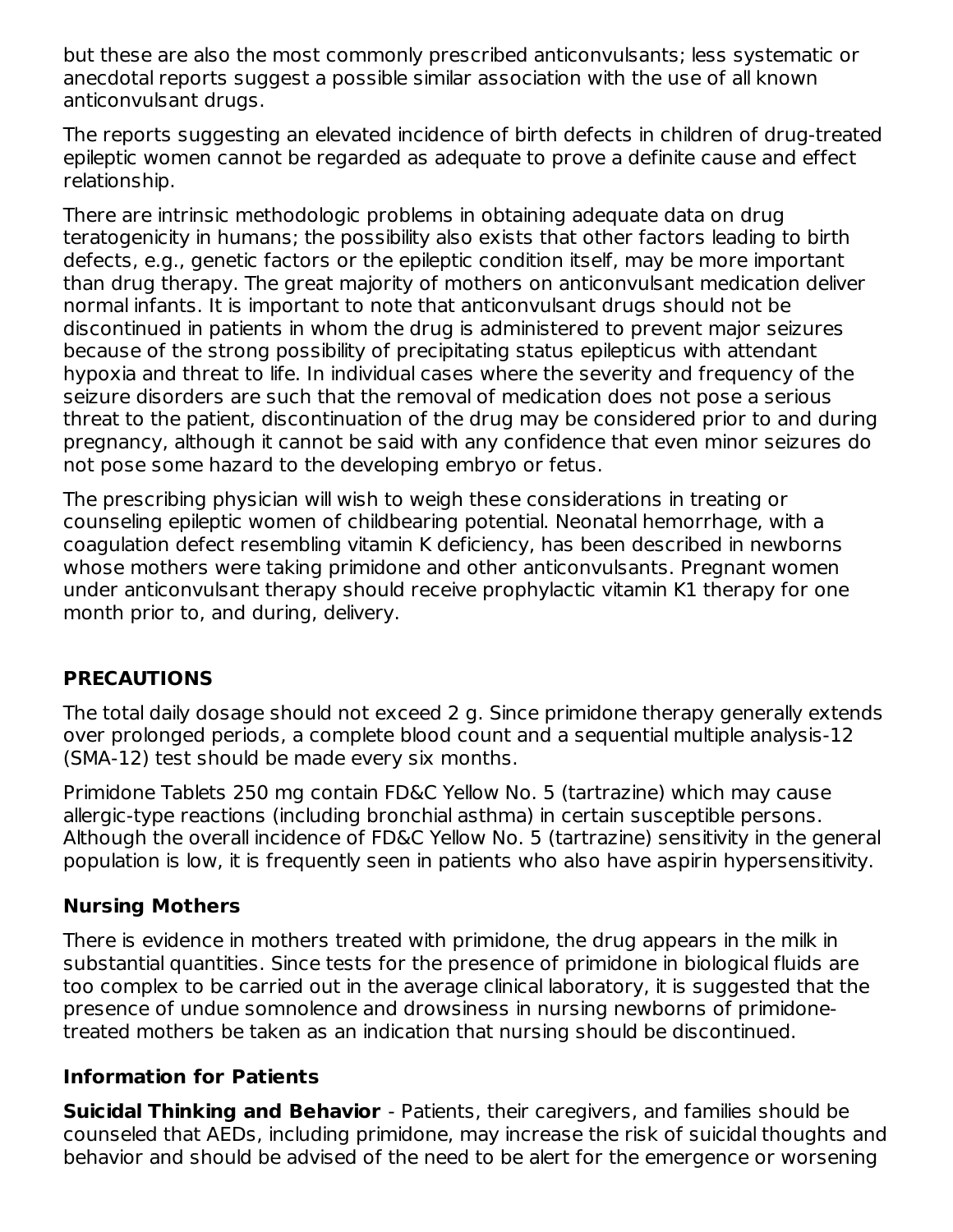of symptoms of depression, any unusual changes in mood or behavior, or the emergence of suicidal thoughts, behavior, or thoughts about self- harm. Behaviors of concern should be reported immediately to healthcare providers.

**Pregnancy** - Patients should be encouraged to enroll in the NAAED Pregnancy Registry if they become pregnant. This registry is collecting information about the safety of antiepileptic drugs during pregnancy. To enroll, patients can call the toll free number 1- 888-233-2334 (see **WARNINGS, Pregnancy** section).

Please refer to the Primidone Tablets, USP Medication Guide provided with the product for more information.

# **ADVERSE REACTIONS**

The most frequently occurring early side effects are ataxia and vertigo. These tend to disappear with continued therapy, or with reduction of initial dosage. Occasionally, the following have been reported: nausea, anorexia, vomiting, fatigue, hyperirritability, emotional disturbances, sexual impotency, diplopia, nystagmus, drowsiness and morbilliform skin eruptions. Granulocytopenia, agranulocytosis, and red-cell hypoplasia and aplasia, have been reported rarely. These and, occasionally, other persistent or severe side effects may necessitate withdrawal of the drug. Megaloblastic anemia may occur as a rare idiosyncrasy to primidone and to other anticonvulsants. The anemia responds to folic acid without necessity of discontinuing medication.

#### **To report SUSPECTED ADVERSE REACTIONS, contact Oxford Pharmaceuticals, LLC at 1-844-508-1455, 8:00 AM to 4.30 PM ET, Monday – Friday or FDA at 1- 800-FDA-1088 or www.fda.gov/medwatch.**

# **DOSAGE AND ADMINISTRATION**

## **Usual Dosage**

Patients 8 years of age and older who have received no previous treatment may be started on primidone according to the following regimen using either 50 mg or scored 250 mg primidone tablets:

Days 1 to 3: 100 to 125 mg at bedtime Days 4 to 6: 100 to 125 mg twice a day Days 7 to 9: 100 to 125 mg three times a day Day 10 to maintenance: 250 mg three times a day

For most adults and children 8 years of age and over, the usual maintenance dosage is three to four 250 mg primidone tablets in divided doses (250 mg t.i.d. or q.i.d.). If required, an increase to five or six 250 mg tablets daily may be made but daily doses should not exceed 500 mg q.i.d.

Dosage should be individualized to provide maximum benefit. In some cases, serum blood level determinations of primidone may be necessary for optimal dosage adjustment. The clinically effective serum level for primidone is between 5 to 12 µg/mL.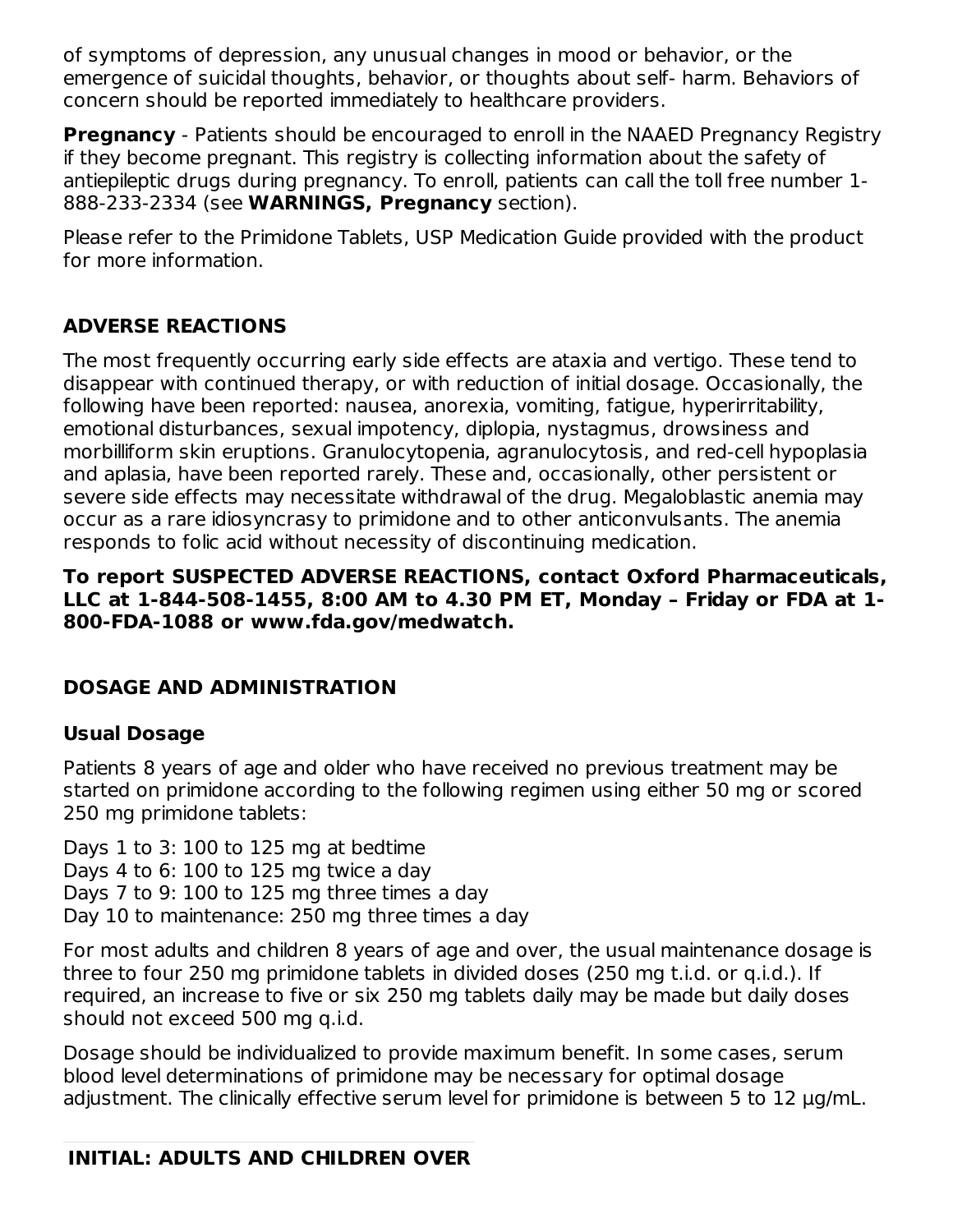| KEY: $\cdot$ =50 mg tablet; $\bullet$ =250 mg<br>tablet |  |              |   |   |    |           |             |
|---------------------------------------------------------|--|--------------|---|---|----|-----------|-------------|
| Day                                                     |  | $\mathbf{1}$ | 2 | 3 | 4  | 5         | 6           |
| AM                                                      |  |              |   |   |    |           |             |
| <b>NOON</b>                                             |  |              |   |   |    |           |             |
| <b>PM</b>                                               |  |              |   |   |    |           |             |
| <b>DAY</b>                                              |  |              | 8 | q | 10 | 11        | 12          |
| AM                                                      |  |              |   |   |    | Adjust to |             |
| <b>NOON</b>                                             |  |              |   |   |    |           | Maintenance |

### **Patients Already Receiving Other Anticonvulsants**

Primidone should be started at 100 to 125 mg at bedtime and gradually increased to maintenance level as the other drug is gradually decreased. This regimen should be continued until satisfactory dosage level is achieved for the combination, or the other medication is completely withdrawn. When therapy with primidone alone is the objective, the transition from concomitant therapy should not be completed in less than two weeks.

#### **Pediatric Dosage**

For children under 8 years of age, the following regimen may be used:

Days 1 to 3: 50 mg at bedtime.

PM **•• •• •• ●**

Days 4 to 6: 50 mg twice a day

Days 7 to 9: 100 mg twice a day

Day 10 to maintenance: 125 mg three times a day to 250 mg three times a day

For children under 8 years of age, the usual maintenance dosage is 125 to 250 mg three times daily or, 10 to 25 mg/kg/day in divided doses.

### **HOW SUPPLIED**

Primidone 50 mg Tablets, USP are white, round, flat faced, beveled edge, scored tablets debossed "684" above bisect on one side and "O" on the other side. Supplied in: bottles of 100, NDC 69584-684-10 bottles of 500, NDC 69584-684-50

Primidone 250 mg Tablets, USP are yellow, round, flat faced, beveled edge, scored tablets debossed "685" above bisect on one side and "O" on the other side. Supplied in: bottles of 100, NDC 69584-685-10 bottles of 500, NDC 69584-685-50

#### **Storage**

Store at 20° to 25°C (68° to 77°F) [See USP Controlled Room Temperature].

Dispense in a tight, light-resistant container with a child-resistant closure.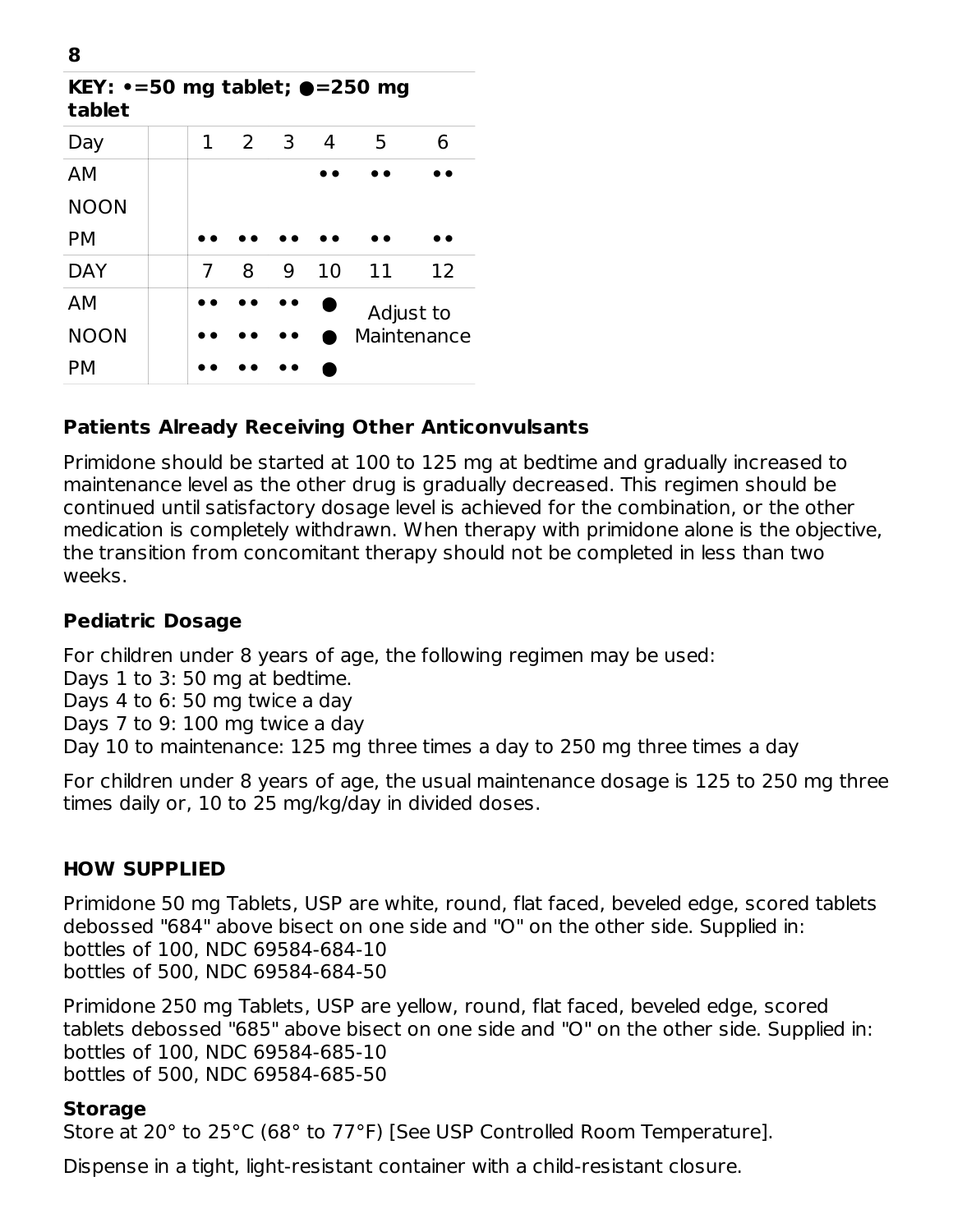Dispense with Medication Guide available at:https://www.oxford-rx.com/med-guides

Manufactured by: **OXFORD PHARMACEUTICALS, LLC** Birmingham, AL 35211

8200022 Rev 01 01/22

#### **MEDICATION GUIDE**

### **Primidone Tablets, USP, 50 mg and 250 mg**

Dispense with Medication Guide available at: https://www.oxford-rx.com/med-guides

Read this Medication Guide before you start taking primidone tablets and each time you get a refill. There may be new information. This information does not take the place of talking to your healthcare provider about your medical condition or treatment.

#### **What is the most important information I should know about primidone tablets?**.

**Like other antiepileptic drugs, primidone tablets may cause suicidal thoughts or actions in a very small number of people, about 1 in 500.**

#### **Call a healthcare provider right away if you have any of these symptoms, especially if they are new, worse, or worry you:**

- thoughts about suicide or dying
- attempts to commit suicide
- new or worse depression
- new or worse anxiety
- feeling agitated or restless
- panic attacks
- trouble sleeping (insomnia)
- new or worse irritability
- acting aggressive, being angry, or violent
- acting on dangerous impulses
- an extreme increase in activity and talking (mania)
- other unusual changes in behavior or mood

### **Do not stop primidone tablets without first talking to a healthcare provider.**

• Stopping primidone tablets suddenly can cause serious problems. Stopping a seizure medicine suddenly in a patient who has epilepsy can cause seizures that will not stop (status epilepticus).

Suicidal thoughts or actions can be caused by things other than medicines. If you have suicidal thoughts or actions, your healthcare provider may check for other causes.

### **How can I watch for early symptoms of suicidal thoughts and actions?**

- Pay attention to any changes, especially sudden changes, in mood, behaviors, thoughts, or feelings.
- Keep all follow-up visits with your healthcare provider as scheduled.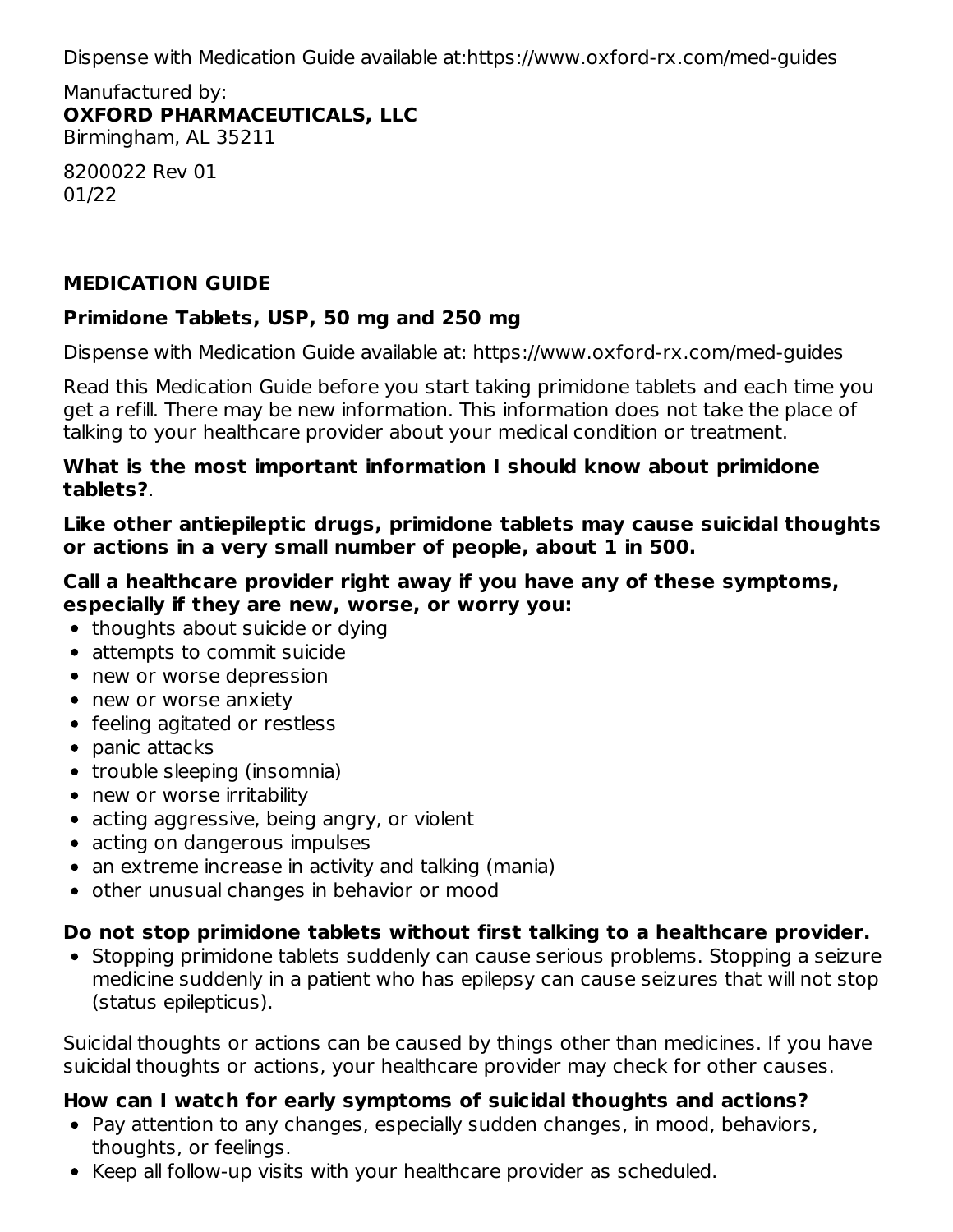Call your healthcare provider between visits as needed, especially if you are worried about symptoms.

## **What are primidone tablets?**

Primidone tablets are a prescription medicine used alone or with other medicines to treat people with:

- generalized tonic-clonic (grand mal) seizures
- complex partial (psychomotor) seizures
- partial (focal) epileptic seizures.

## **Who should not take primidone tablets?**

Do not take primidone tablets if you:

- have a genetic disorder called porphyria
- are allergic to phenobarbital

# **What should I tell my healthcare provider before taking primidone tablets?**

Before you take primidone tablets, tell your healthcare provider if you:

- have or have had depression, mood problems or suicidal thoughts or behavior
- have any other medical conditions
- are pregnant or planning to become pregnant. Primidone tablets may harm your unborn baby. Tell your healthcare provider right away if you become pregnant while taking primidone tablets. You and your healthcare provider will decide if you should take primidone tablets while you are pregnant.
	- ∘ If you become pregnant while taking primidone tablets, talk to your healthcare provider about registering with the North American Antiepileptic Drug (NAAED) Pregnancy Registry. You can enroll in this registry by calling 1-888-233-2334. The purpose of this registry is to collect information about the safety of antiepileptic drugs during pregnancy.
- are breastfeeding or plan to breastfeed. Primidone can pass into breast milk. Talk to your healthcare provider about the best way to feed your baby if you take primidone tablets.

**Tell your healthcare provider about all the medicines you take,** including prescription and non-prescription medicines, vitamins, and herbal supplements. Taking primidone tablets with certain other medicines can cause side effects or affect how well they work. Do not start or stop other medicines without talking to your healthcare provider.

Know the medicines you take. Keep a list of them and show it to your healthcare provider and pharmacist each time you get a new medicine.

## **How should I take primidone tablets?**

Take primidone tablets exactly as prescribed. Your healthcare provider will tell you how much primidone tablets to take and when to take it.

- Your healthcare provider may change your dose. Do not change your dose without talking to your healthcare provider.
- Do not stop taking primidone tablets without first talking to your healthcare provider. Stopping primidone tablets suddenly can cause serious problems.
- If you take too much primidone tablets, call your healthcare provider or local Poison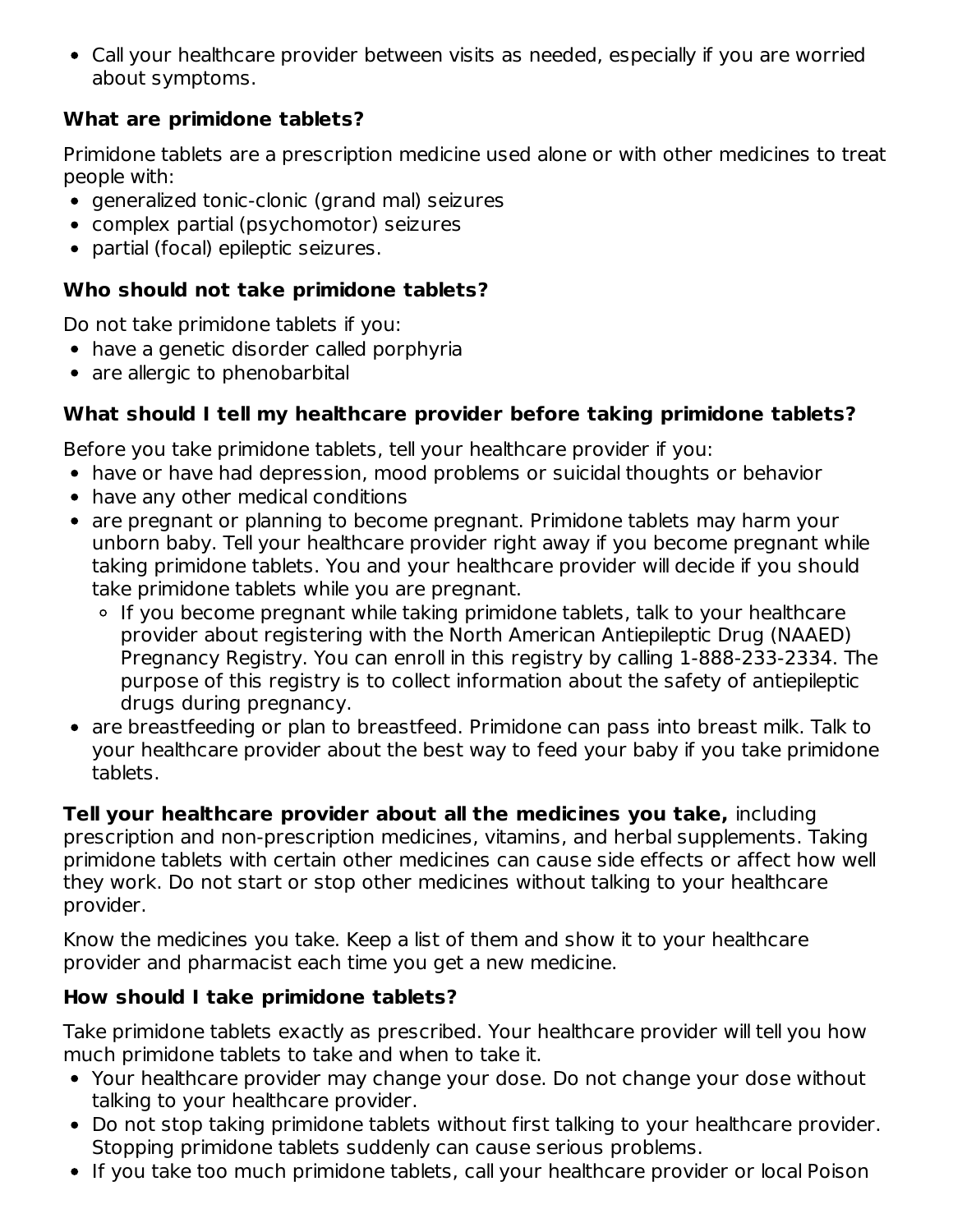Control Center right away.

## **What should I avoid while taking primidone tablets?**

- Primidone tablets can make you sleepy or dizzy. Do not drink alcohol or take other drugs that make you sleepy or dizzy while taking primidone tablets without first discussing this with your healthcare provider. Taking primidone tablets with alcohol or drugs that cause sleepiness or dizziness may make your sleepiness or dizziness worse.
- Do not drive, operate heavy machinery, or do other dangerous activities until you know how primidone tablets affect you. Primidone tablets can slow your thinking and motor skills.

## **What are the possible side effects of primidone tablets?**

#### **See "What is the most important information I should know about primidone tablets?".**

Primidone tablets may cause other serious side effects including:

- Sleepiness that can be severe, especially when you first start taking primidone tablets.
- Primidone tablets may rarely cause blood problems. Symptoms may include:
	- ∘ fever, swollen glands, or sore throat that come and go or do not go away
	- o frequent infections or an infection that does not go away
	- tiredness
	- shortness of breath
- Primidone tablets may rarely cause allergic reactions. Symptoms may include:
	- $\circ$  skin rash
	- hives
	- sores in your mouth
	- blistering or peeling skin

The most common side effects of primidone tablets include:

- **problems with walking and moving**
- feelings of dizziness, spinning, or swaying (vertigo)

These are not all the possible side effects of primidone tablets. For more information, ask your healthcare provider or pharmacist.

Tell your healthcare provider if you have any side effect that bothers you or that does not go away.

#### **Call your doctor for medical advice about side effects. You may report side effects to FDA at 1- 800-FDA-1088.**

### **How should I store primidone tablets?**

Store primidone tablets at room temperature between 68°F to 77°F (20°C to 25°C) in a tight, light- resistant container.

### **Keep primidone tablets and all medicines out of the reach of children.**

### **General Information about primidone tablets**

Medicines are sometimes prescribed for purposes other than those listed in a Medication Guide. Do not use primidone tablets for a condition for which it was not prescribed. Do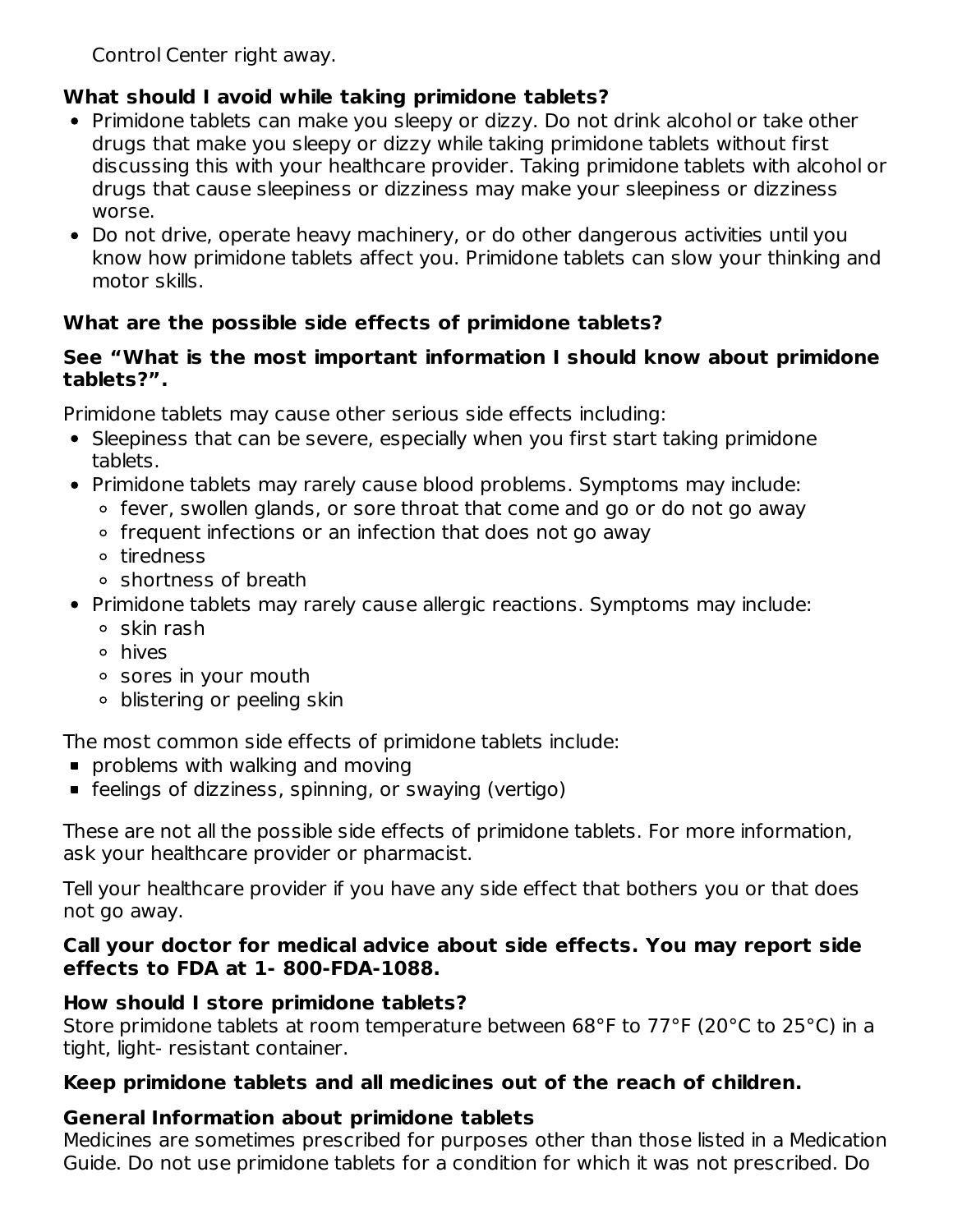not give primidone tablets to other people, even if they have the same symptoms that you have. It may harm them.

This Medication Guide summarizes the most important information about primidone tablets. If you would like more information, talk with your healthcare provider. You can ask your pharmacist or healthcare provider for information about primidone tablets that is written for health professionals.

For more information, call 1-844-508-1455, 8:00 AM to 4.30 PM ET, Monday – Friday.

## **What are the ingredients in Primidone?**

Active Ingredient: primidone

Inactive ingredients: hypromellose, lactose monohydrate, magnesium stearate, microcrystalline cellulose, sodium lauryl sulfate, sodium starch glycolate and talc.

Primidone 250 mg tablets also contain D&C yellow #10 aluminum lake and FD&C yellow #5 aluminum lake.

Primidone Tablets 250 mg contain FD&C Yellow No. 5 (tartrazine) which may cause allergic-type reactions (including bronchial asthma) in certain susceptible persons. Although the overall incidence of FD&C Yellow No. 5 (tartrazine) sensitivity in the general population is low, it is frequently seen in patients who also have aspirin hypersensitivity.

This Medication Guide has been approved by the U.S. Food and Drug Administration.

Manufactured by: **OXFORD PHARMACEUTICALS, LLC** Birmingham, AL 35211

8200023 Rev 01 01/22

## **PRINCIPAL DISPLAY PANEL**

**Primidone Tablets, USP**

**50 mg** ANTICONVULSANT

#### **PHARMACIST: DISPENSE THE ACCOMPANYING MEDICATION GUIDE TO EACH PATIENT**

**Rx only**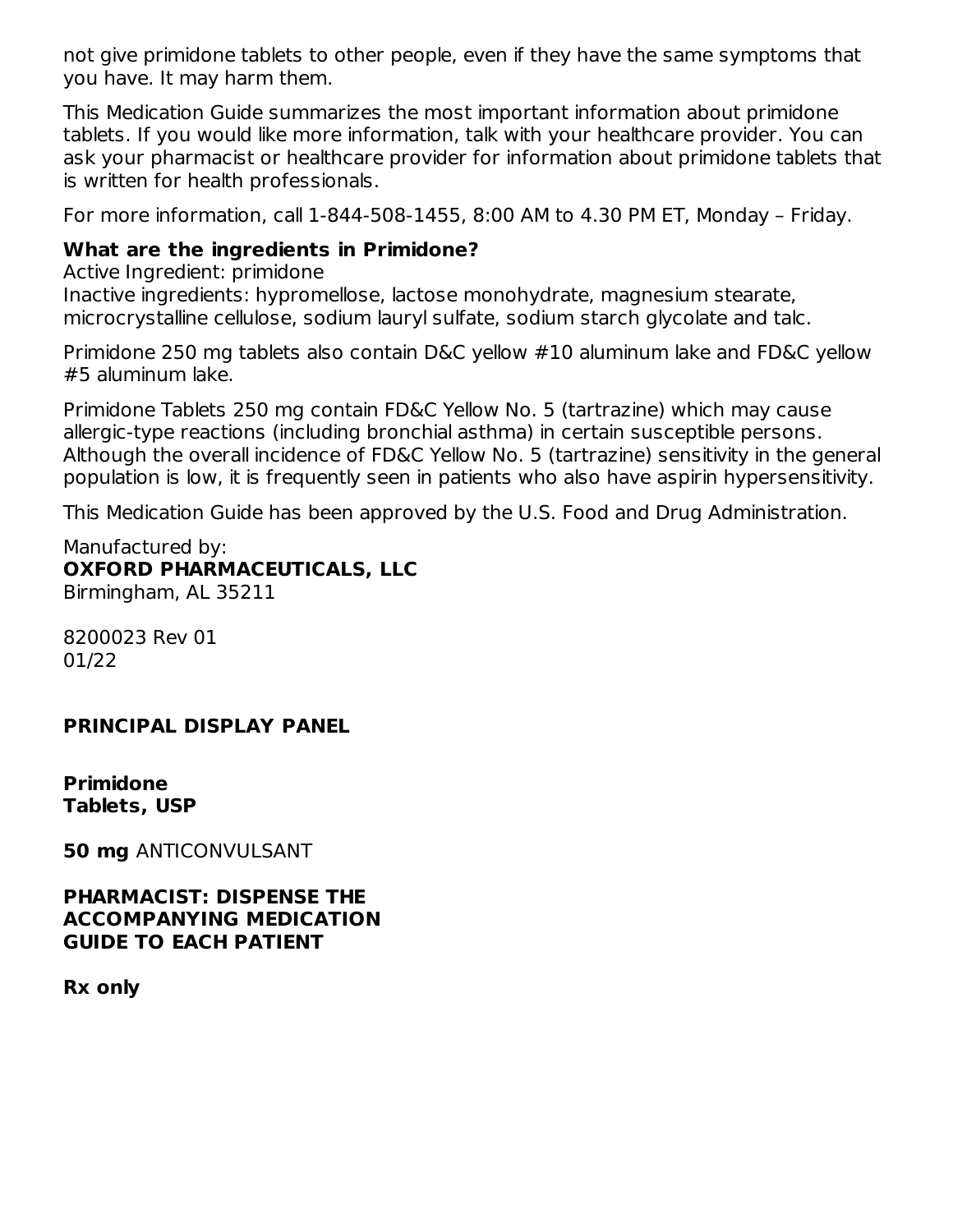Each Tablet Contains: Primidone, USP 50mg

**USUAL DOSAGE:** See package insert.

Dispense in a well closed container with a child-resistant closure.

Store at 20° to 25°C (68° to 77°F) [See USP Controlled Room Temperature].

**KEEP THIS AND ALL MEDICATIONS OUT OF** THE REACH OF CHILDREN.

 $\frac{1}{3}$   $\frac{1}{72789}$  17801



**Rx Only 100 Tablets**  Marketed and Packaged by: PD-Rx Pharmaceuticals, Inc. Oklahoma City, OK 73127 1-405-942-3040 V.8.19.0

Manufactured by: Oxford Pharmaceuticals, LLC Birmingham, Alabama 35211



**: ' ' ' ' GTIN: 00372789178011**<br>**| B | E** SNO: C21E700002<br>| B | E EXP: 03/2023<br>| Exx: LOT: C21E70

#### **Primidone Tablets, USP**

**250 mg** ANTICONVULSANT

**PHARMACIST: DISPENSE THE ACCOMPANYING MEDICATION GUIDE TO EACH PATIEN** T

**Rx Only**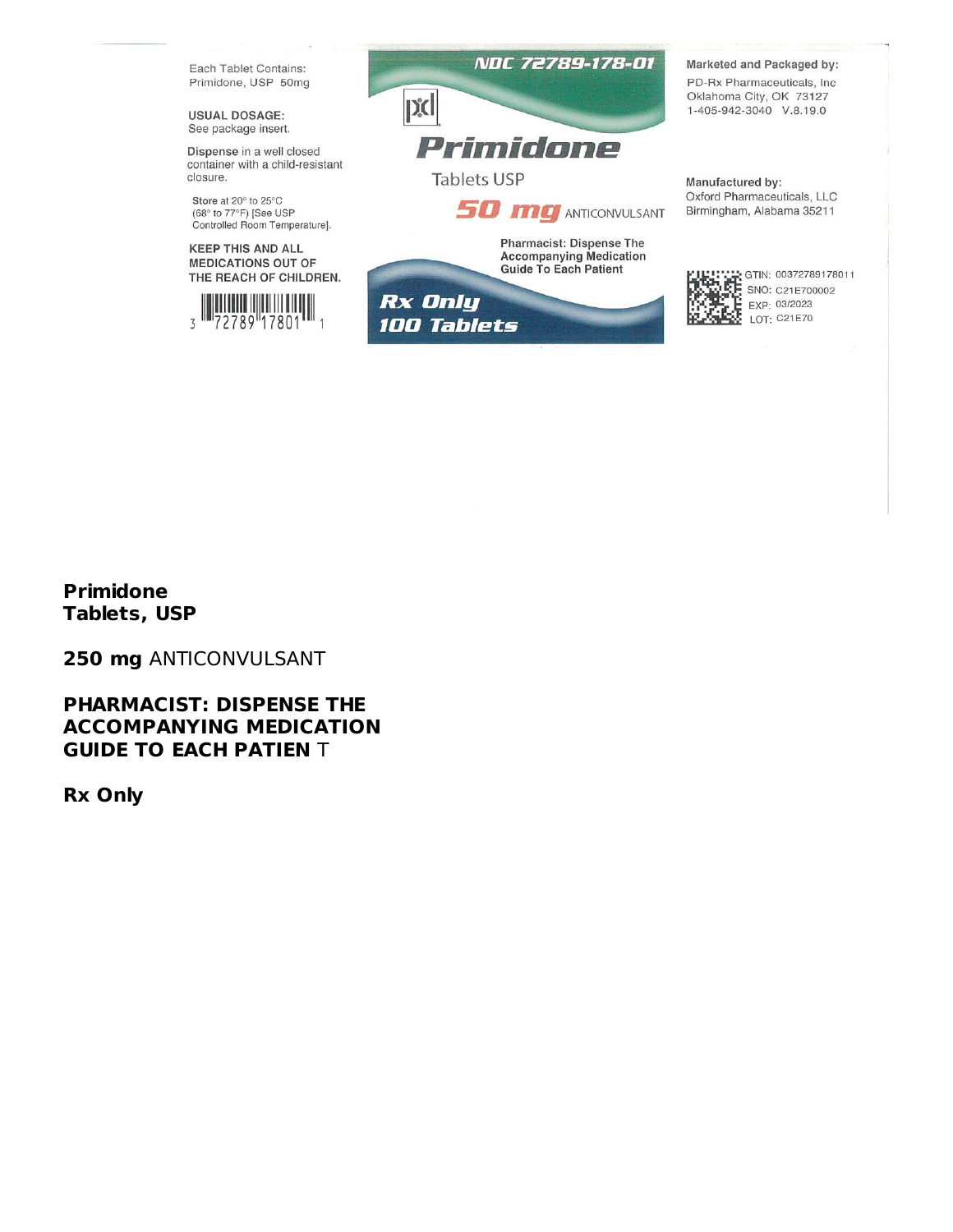

#### **PRIMIDONE**

primidone tablet

| <b>Product Information</b>                                        |                                   |                                      |  |                  |                          |                 |
|-------------------------------------------------------------------|-----------------------------------|--------------------------------------|--|------------------|--------------------------|-----------------|
| <b>Product Type</b>                                               | <b>HUMAN PRESCRIPTION</b><br>DRUG | <b>Item Code</b><br>(Source)<br>684) |  |                  | NDC:72789-178(NDC:69584- |                 |
| <b>Route of Administration</b>                                    | ORAI                              |                                      |  |                  |                          |                 |
|                                                                   |                                   |                                      |  |                  |                          |                 |
| <b>Active Ingredient/Active Moiety</b>                            |                                   |                                      |  |                  |                          |                 |
|                                                                   | <b>Ingredient Name</b>            |                                      |  |                  | <b>Basis of Strength</b> | <b>Strength</b> |
| <b>PRIMIDONE</b> (UNII: 13AFD7670Q) (PRIMIDONE - UNII:13AFD7670Q) |                                   |                                      |  | <b>PRIMIDONE</b> |                          | 50 mg           |
|                                                                   |                                   |                                      |  |                  |                          |                 |
|                                                                   |                                   |                                      |  |                  |                          |                 |
| <b>Inactive Ingredients</b>                                       |                                   |                                      |  |                  |                          |                 |
|                                                                   | <b>Ingredient Name</b>            |                                      |  |                  |                          | <b>Strength</b> |
| LACTOSE MONOHYDRATE (UNII: EWQ57Q8I5X)                            |                                   |                                      |  |                  |                          |                 |
| <b>HYPROMELLOSE 2910 (5 MPA.S) (UNII: R75537T0T4)</b>             |                                   |                                      |  |                  |                          |                 |
| MICROCRYSTALLINE CELLULOSE 101 (UNII: 7T9FYH5QMK)                 |                                   |                                      |  |                  |                          |                 |
| <b>MAGNESIUM STEARATE (UNII: 70097M6I30)</b>                      |                                   |                                      |  |                  |                          |                 |
| <b>SODIUM LAURYL SULFATE (UNII: 368GB5141J)</b>                   |                                   |                                      |  |                  |                          |                 |
| <b>SODIUM STARCH GLYCOLATE TYPE A POTATO (UNII: 5856]3G2A2)</b>   |                                   |                                      |  |                  |                          |                 |
| TALC (UNII: 7SEV7J4R1U)                                           |                                   |                                      |  |                  |                          |                 |
|                                                                   |                                   |                                      |  |                  |                          |                 |
| <b>Product Characteristics</b>                                    |                                   |                                      |  |                  |                          |                 |
| Color                                                             | white                             | <b>Score</b>                         |  |                  | 2 pieces                 |                 |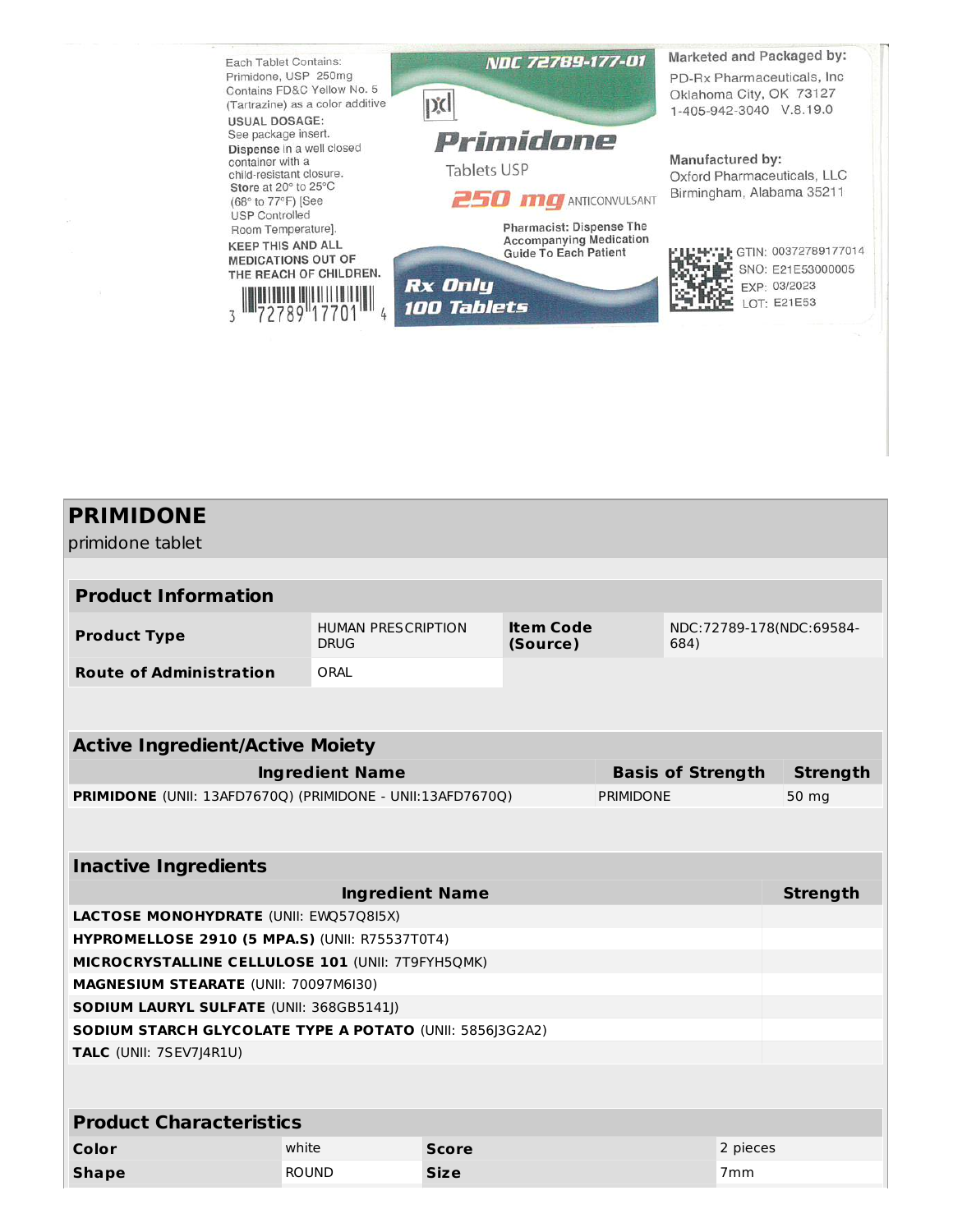|                                        | <b>Flavor</b>                          |                            |                                                           | <b>Imprint Code</b> |                              |                                                                       |      | 684:0 |                                     |  |  |
|----------------------------------------|----------------------------------------|----------------------------|-----------------------------------------------------------|---------------------|------------------------------|-----------------------------------------------------------------------|------|-------|-------------------------------------|--|--|
|                                        | <b>Contains</b>                        |                            |                                                           |                     |                              |                                                                       |      |       |                                     |  |  |
|                                        |                                        |                            |                                                           |                     |                              |                                                                       |      |       |                                     |  |  |
| <b>Packaging</b>                       |                                        |                            |                                                           |                     |                              |                                                                       |      |       |                                     |  |  |
| #                                      | <b>Item Code</b>                       |                            | <b>Package Description</b>                                |                     |                              | <b>Marketing Start</b><br>Date                                        |      |       | <b>Marketing End</b><br><b>Date</b> |  |  |
| $\mathbf{1}$                           | NDC: 72789-<br>178-01                  | <b>Combination Product</b> | 100 in 1 BOTTLE, PLASTIC; Type 0: Not a                   |                     |                              | 03/30/2021                                                            |      |       |                                     |  |  |
| $\overline{2}$                         | NDC:72789-<br>178-82                   | <b>Combination Product</b> | 500 in 1 BOTTLE, PLASTIC; Type 0: Not a                   |                     |                              | 06/22/2021                                                            |      |       |                                     |  |  |
|                                        |                                        |                            |                                                           |                     |                              |                                                                       |      |       |                                     |  |  |
|                                        | <b>Marketing Information</b>           |                            |                                                           |                     |                              |                                                                       |      |       |                                     |  |  |
|                                        | <b>Marketing</b><br>Category           |                            | <b>Application Number or Monograph</b><br><b>Citation</b> |                     |                              | <b>Marketing Start</b><br>Date                                        |      |       | <b>Marketing End</b><br><b>Date</b> |  |  |
| <b>ANDA</b><br>ANDA040586              |                                        |                            |                                                           | 02/22/2021          |                              |                                                                       |      |       |                                     |  |  |
|                                        |                                        |                            |                                                           |                     |                              |                                                                       |      |       |                                     |  |  |
| <b>PRIMIDONE</b>                       |                                        |                            |                                                           |                     |                              |                                                                       |      |       |                                     |  |  |
|                                        | primidone tablet                       |                            |                                                           |                     |                              |                                                                       |      |       |                                     |  |  |
|                                        |                                        |                            |                                                           |                     |                              |                                                                       |      |       |                                     |  |  |
| <b>Product Information</b>             |                                        |                            |                                                           |                     |                              |                                                                       |      |       |                                     |  |  |
|                                        | <b>Product Type</b>                    |                            | HUMAN PRESCRIPTION<br><b>DRUG</b>                         |                     | <b>Item Code</b><br>(Source) |                                                                       | 685) |       | NDC:72789-177(NDC:69584-            |  |  |
| <b>Route of Administration</b><br>ORAL |                                        |                            |                                                           |                     |                              |                                                                       |      |       |                                     |  |  |
|                                        |                                        |                            |                                                           |                     |                              |                                                                       |      |       |                                     |  |  |
|                                        | <b>Active Ingredient/Active Moiety</b> |                            |                                                           |                     |                              |                                                                       |      |       |                                     |  |  |
|                                        |                                        |                            |                                                           |                     |                              | <b>Ingredient Name</b><br><b>Basis of Strength</b><br><b>Strength</b> |      |       |                                     |  |  |

| <b>PRIMIDONE</b> (UNII: 13AFD7670Q) (PRIMIDONE - UNII:13AFD7670Q) | <b>PRIMIDONE</b> | 250 ma |
|-------------------------------------------------------------------|------------------|--------|
|                                                                   |                  |        |

| <b>Inactive Ingredients</b>                                     |  |  |  |  |  |  |
|-----------------------------------------------------------------|--|--|--|--|--|--|
| <b>Ingredient Name</b>                                          |  |  |  |  |  |  |
| <b>LACTOSE MONOHYDRATE (UNII: EWQ57Q8I5X)</b>                   |  |  |  |  |  |  |
| <b>HYPROMELLOSE 2910 (5 MPA.S) (UNII: R75537T0T4)</b>           |  |  |  |  |  |  |
| MICROCRYSTALLINE CELLULOSE 101 (UNII: 7T9FYH5QMK)               |  |  |  |  |  |  |
| <b>MAGNESIUM STEARATE (UNII: 70097M6I30)</b>                    |  |  |  |  |  |  |
| <b>SODIUM LAURYL SULFATE (UNII: 368GB5141I)</b>                 |  |  |  |  |  |  |
| <b>SODIUM STARCH GLYCOLATE TYPE A POTATO (UNII: 5856J3G2A2)</b> |  |  |  |  |  |  |
| <b>TALC</b> (UNII: 7SEV7J4R1U)                                  |  |  |  |  |  |  |
| D&C YELLOW NO. 10 ALUMINUM LAKE (UNII: CO3XH3DET6)              |  |  |  |  |  |  |
| FD&C YELLOW NO. 5 (UNII: I753WB2F1M)                            |  |  |  |  |  |  |
|                                                                 |  |  |  |  |  |  |
| <b>Product Characteristics</b>                                  |  |  |  |  |  |  |
| yellow<br>2 pieces<br>Color<br><b>Score</b>                     |  |  |  |  |  |  |